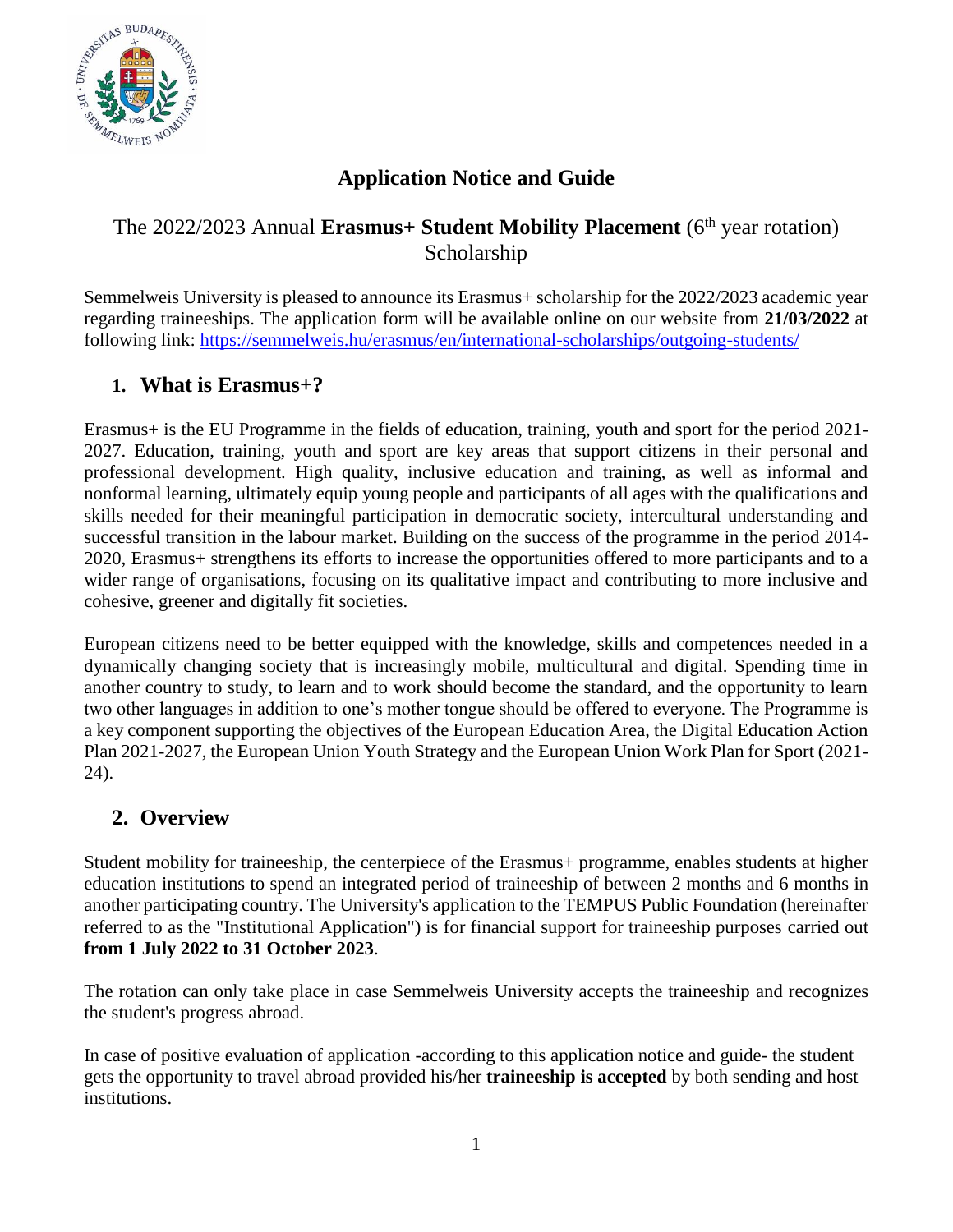

The ERASMUS + program provides scholarship grants for the duration of a traineeship abroad, as defined in this application notice, which contributes **in part** to the costs incurred by students (travel, accommodation, board, insurance).

# **3. What are the objectives of student mobility?**

- To enable students to benefit educationally, linguistically and culturally from the experience of learning in other European countries;
- To promote co-operation between institutions and to enrich the educational environment of host institutions;
- To contribute to the development of a pool of well-qualified, open-minded and internationally experienced young people as future professionals.

## **4. Who may benefit?**

Students registered at a higher education institution holding an [ERASMUS University Charter.](http://semmelweis.hu/erasmus/erasmus/erasmus-extended-university-charter/)

### **5. For how long can students go abroad?**

Your Erasmus+ traineeship abroad should last from a minimum of **60 days**. If you would like to spend more than 6 months, you need to inform us, because it depends on the budget. You can do more Erasmus+ traineeships abroad.

## **6. What are the preconditions?**

The traineeship must be relevant for the degree-related learning and personal development needs and, wherever possible, be integrated in the study programme of the student.

The traineeship should be carried out at any organisation (hospital, health institute) in an Erasmus+ **Programme Country** (with the exception of EU institutions, bodies and agencies). [https://ec.europa.eu/programmes/erasmus-plus/programme-guide/part-a/who-can-participate/eligible](https://ec.europa.eu/programmes/erasmus-plus/programme-guide/part-a/who-can-participate/eligible-countries_en)[countries\\_en](https://ec.europa.eu/programmes/erasmus-plus/programme-guide/part-a/who-can-participate/eligible-countries_en)

The traineeship **must be organized on her/his own.**

Please note, that only traineeships carried out at accredited institutions can be accepted as part of the studies.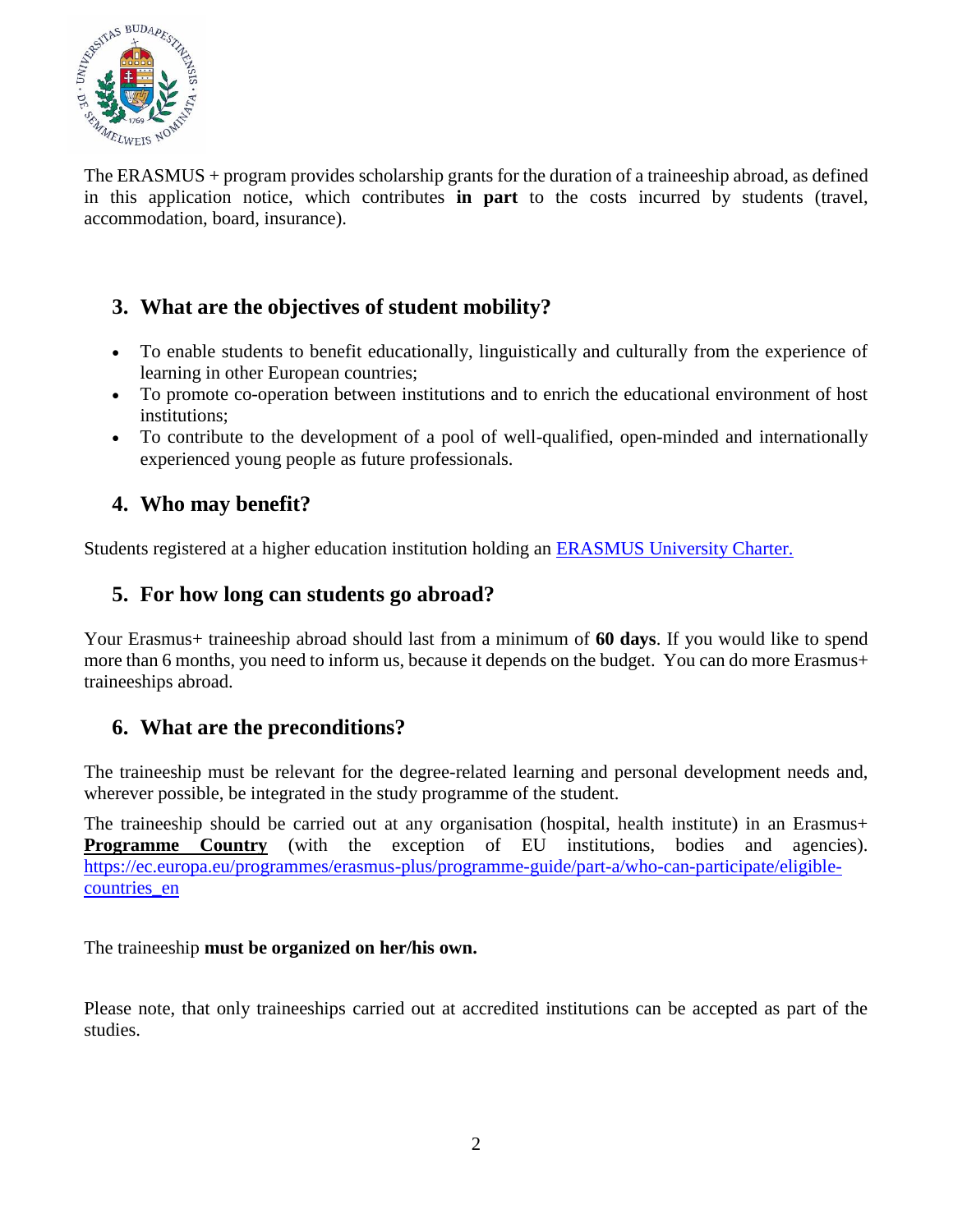

Should you have any further inquiries concerning the accreditation status of the prospective institution or have any acceptance related questions, please consult the website below or turn to your registrar for assistance.

[https://semmelweis.hu/english/education/english-language-program/english-secretariat/official](https://semmelweis.hu/english/education/english-language-program/english-secretariat/official-forms/general-medicine/)[forms/general-medicine/](https://semmelweis.hu/english/education/english-language-program/english-secretariat/official-forms/general-medicine/)

### **7. What arrangements are made for the Erasmus+ students?**

**Prior to their departure**, Erasmus+ students are provided with:

- A study agreement (grant agreement) covering the mobility period and signed between the student and his or her home higher education institution.
- A "Tearning Agreement" setting out the programme of traineeship to be followed, as approved by the student, the home and the host institution; <https://semmelweis.hu/erasmus/en/international-scholarships/outgoing-students/necessary-forms/>
- The ["ERASMUS Student Charter"](http://semmelweis.hu/erasmus/erasmus/erasmus-iranytu/) setting out their rights and obligations with respect to his/her period of study abroad.

### **8. The Scholarship support**

The scholarship is covered by a European Union grant. Although the scholarship amount varies according to the length of the exchange programme and the chosen host country, it tends to average approximately between **620-670.-€/month**. The exact amount is decided a few months prior to the programme's commencement, and depends on the European Union scholarship amount granted for that year.<sup>1</sup>

## **9. Who may apply?**

 $\overline{a}$ 

Students may apply for the Erasmus+ **traineeship** (6<sup>th</sup> year rotation) **programme** if they:

- are registered for full-time studies at Semmelweis University's Faculty of Medicine, Faculty of Pharmaceutical Sciences, Faculty of Dentistry
- are already registered for the 2021/2022/2 academic year
- possess active student status at Semmelweis University during the period of application, therefore will not interrupt their student status
- are Hungarian citizens, permanent residents of Hungary, students with refugee status, possess (or at least have issued) a resident's permit for at least 6 months OR own a **registration card in case of EU citizens**
- speak English or the language of the host country on at least an intermediate level
- possess exceptional academic and scientific abilities, participate in extracurricular activities

<sup>1</sup> <https://semmelweis.hu/erasmus/en/international-scholarships/outgoing-students/faq-of-erasmus-application/>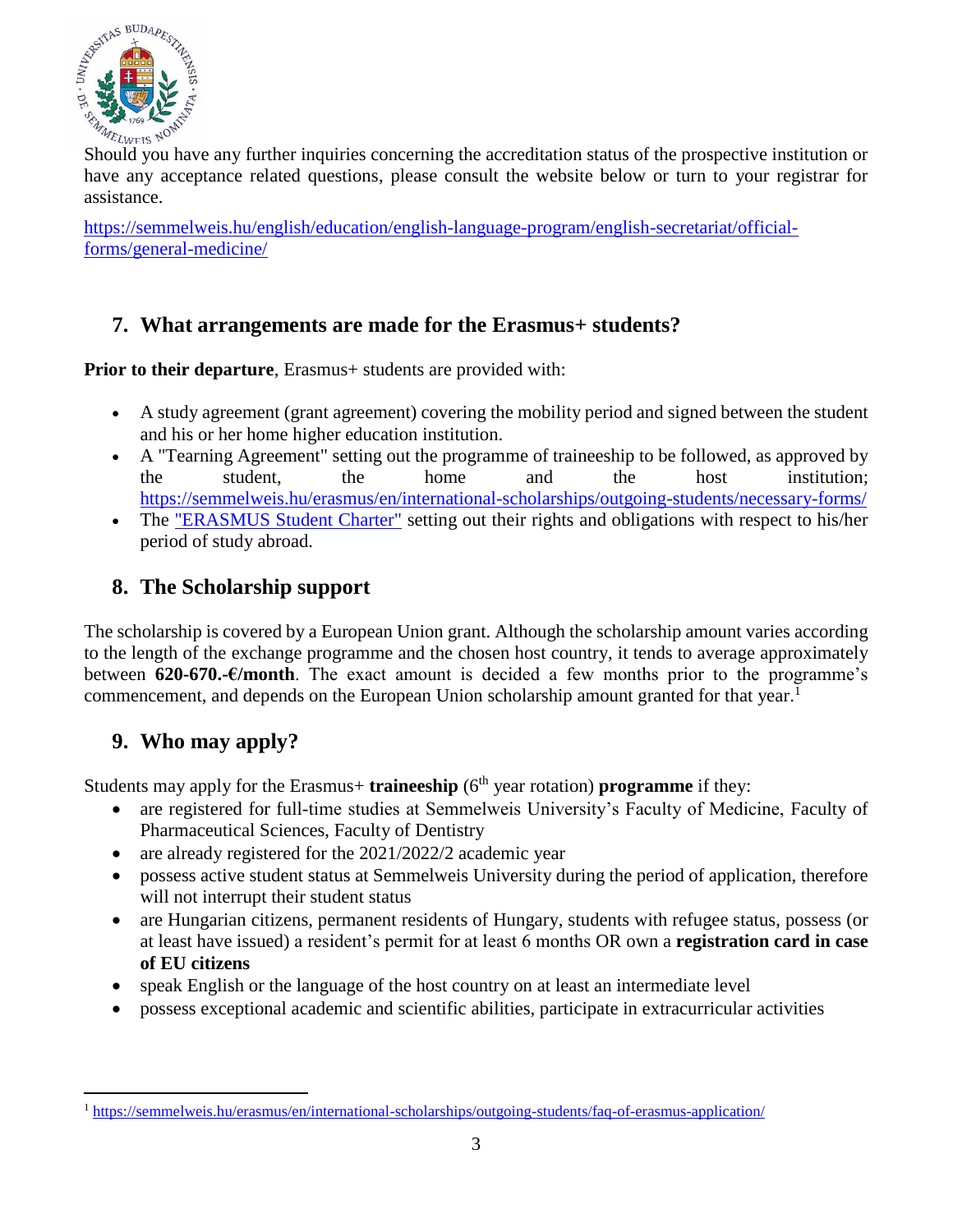

### **SMP- Student Mobility Placement/6 th year rotation**

The online application system is available for Erasmus+ traineeship programme from 21.03.2022.

<https://semmelweis.hu/erasmus/en/international-scholarships/outgoing-students/>

Students who secure an Erasmus+ placement must be enrolled at Semmelweis University for the period they are to spend at the partner institution. Students continue to pay their regular tuition fee to Semmelweis University; there is no tuition fee at the receiving institution.

### *Registration Deadline:* **22/04/2022!**

Applications cannot be submitted without registration.

### *Application Deadline:* **12/05/2022., 12.00!**

For more information, please contact the International Mobility Office at: Address: 1089 Budapest, Nagyvárad square 4., StudentCentre, 1<sup>st</sup> floor. In view of the current pandemic situation, the Erasmus Office prefers to provide assistance for applicants via phone or via e-mail.

Should you have any further questions please contact the Erasmus Office via phone during office hours or via e-mail. E-mail address: [erasmus@semmelweis-univ.hu](mailto:erasmus@semmelweis-univ.hu) ; Phone: +36 1 459-1500/ 56377 or 56379.

### **11. Evaluation criteria, process, notification of applicants, plea and distribution meeting**

The University's goal to ensure that its most knowledgeable, talented, and driven students be given the opportunity to participate in this programme. As such, academic, scientific and professional achievements and participation in extracurricular activities are the most important criteria for selecting the winners. It is considered a benefit if someone acquires the Letter of Acceptance of host institution. However, the acquisition of the Letter of Acceptance is not a prerequisite of the application.

The [ranking system](https://semmelweis.hu/erasmus/en/international-scholarships/outgoing-students/faq-of-erasmus-application/) used is available on the "Scientific educational activities" form.

Erasmus status will be granted to students who achieve just over 100 points. Please note that your mother tongue does not count as language competence, therefore you cannot receive points for it!

The final decisions will be made by an ad hoc committee made up of faculty leaders no later than 31/05/2022. Applicants will receive written notice of the results.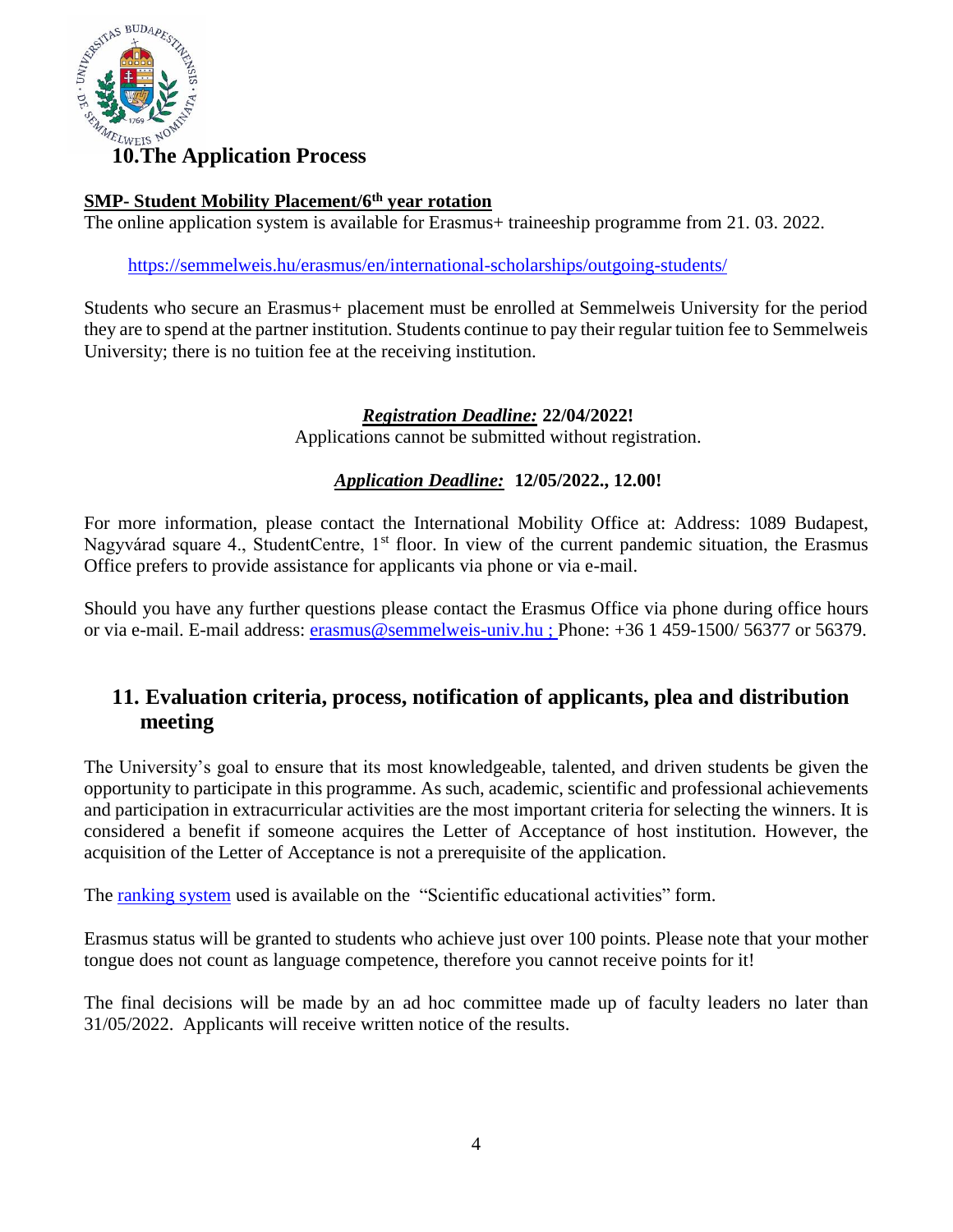

## **12. Entering into contract, report and other obligations**

### **A/ Student Mobility Placement/6th year rotation**

Semmelweis University concludes **Learning Agreement for Traineeships (Training Agreement)** with Student and host institution in order to ensure a transparent and efficient preparation of the exchange abroad. Later the University enters into contract, the so called **Grant Agreement** with Student, prior the departure of Student, which contains the whole grant of the mobility.

#### In Training agreement:

- a) the host country undertakes to provide the student with the opportunity to complete the traineeship plan contained in it
- b) the student undertakes to comply with the agreement
- c) the University commits itself, in case of completion of the plan, to fully recognize the traineeship abroad in accordance with relevant regulations of the University, either by credit points or by issuing a Diploma Supplement or other document. The training agreement includes a Quality Management Statement detailing the roles and responsibilities of those involved in the organization of the traineeship.

**The training agreement may only be modified with the consent of all three parties.**

#### **B/ Joint provisions**

Following the satisfactory completion of the traineeship abroad, the host institution will provide the student with the Certificate of Attendance in accordance with the training agreement. Following successful application, the student -who does not receive a grant- will be eligible to participate in the ERASMUS + program as long as he / she has sufficient financial resources to cover his / her costs in the host country. The student shall declare the availability of adequate cover **in writing**. The agreements detailed above must be concluded this case as well.

#### **C/ Online Linguistic Support (OLS)**

Prior to commencing and completing the mobility period, the student must complete an OLS online language competence test if the main language of traineeship abroad is English, French, German, Italian, Spanish, Swedish, Danish, Czech, Polish, Dutch, Greek, Portuguese, Bulgarian, Estonian, Croatian, Latvian, Lithuanian, Romanian, Slovak, Slovenian, Finnish - **except for native speakers of the former languages.** The participant shall immediately notify the institution if he / she is unable to complete the online survey.